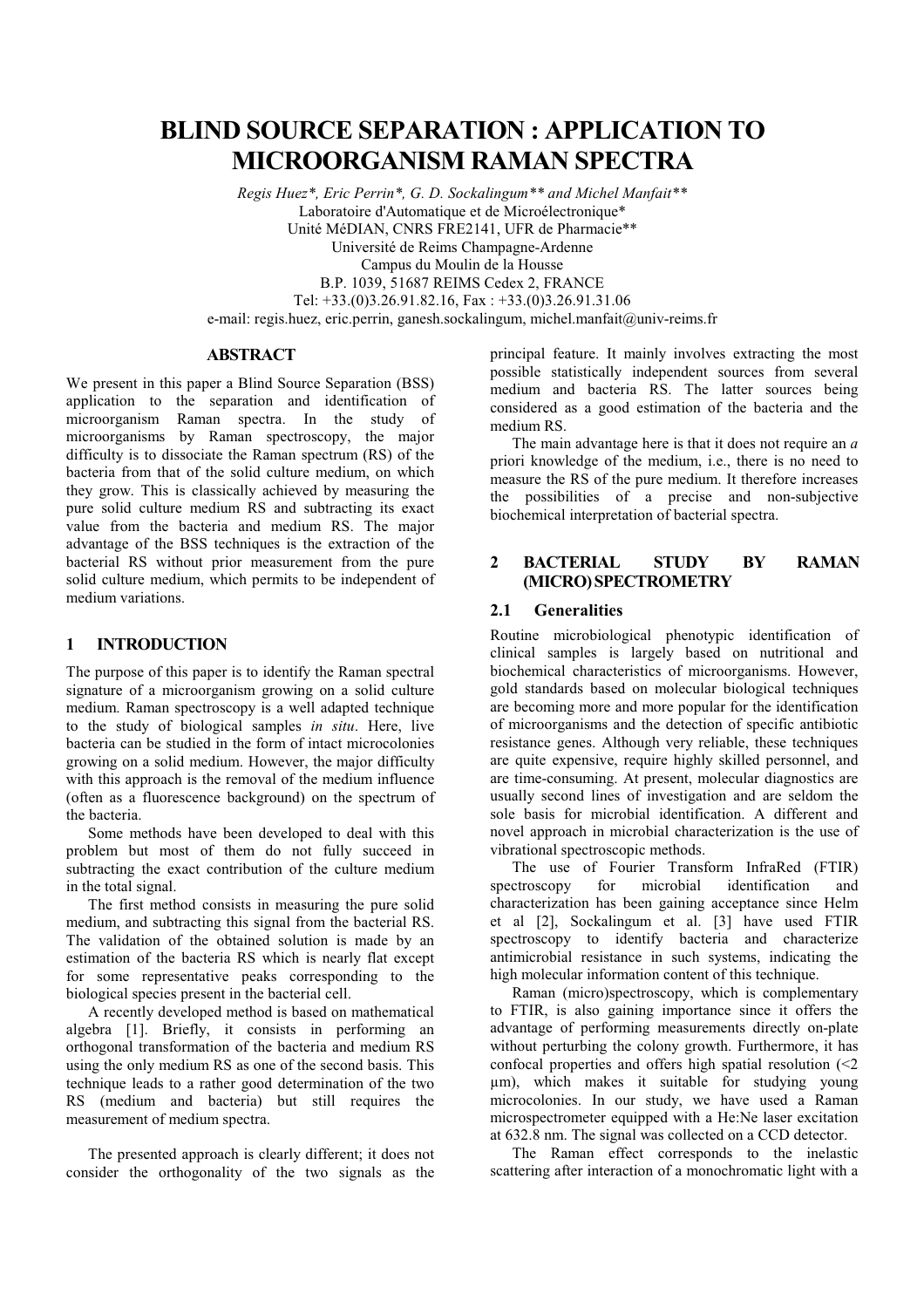molecular system. The frequency shifts, measured with respect to the incident radiation, observed in the scattering spectrum of the studied system, are related directly to the molecular vibrations, i.e. to the molecular structure, composition, and interactions in the system. The technique being non-destructive, it is therefore well adapted to biological samples. The use of a confocal signal detection scheme enables Raman spectroscopic measurements of very small sample volumes (a few  $\mu$ m<sup>3</sup>).

The bacteria are studied here in the form of a microcolony that grows on a solid medium (figure 1). We illustrate here the example of Staphylococcus aureus bacteria on Mueller Hinton solid culture medium.



Figure 1 : Measurement specifications

the measurement volume integrates  $As$ the microcolony and the medium, the major obstacle of this approach is the presence of signal contributions from the underlying culture medium in the bacterial spectrum. This problem is due to the depth of penetration of the laser light. Because the medium signal contribution is neither negligible nor constant it will interfere with bacterial identification.

### $2.2$ **Microcolony study**

To determine the bacterial spectrum, we realised a timedependent set of measurements of the microcolony starting at 6h culture time, the signal being only significant when the colony has reached a certain size.

Depending on the species and the culture times, the microcolony diameter can vary from a few tens of microns (6h) to several hundreds of microns (15h). Its thickness at the centre changes from a few to several tens of microns.

Figure 2 schematically represents a growing colony, showing a population organisation in stratified layers corresponding to old, middle-aged and young bacterial cells. The crosses represent the measurements points. After 6h growth, the microcolony is still quite thin and measurements other than at the centre are much hindered by parasitic fluorescence.



Figure 2: Microcolony growing and measurement points

To obtain the estimated bacterial spectrum, a possibility is to subtract the medium spectrum (previously measured) from the *in situ* bacterial spectrum. This solution presents three non negligible disadvantages. The subtraction of the exact value is not trivial. Also, the medium can evolve during the measurement. And finally, bacteria-medium interaction can appear and modify the medium spectrum.

Using an estimated spectrum of the medium when the microcolony is present would lead to a better estimation of the RS of the bacteria. In this way the BSS approach can bring a solution.

### $\overline{3}$ **BSS APPLICATION TORAMAN SPECTRUM**

### $3.1$ **Blind Source Separation**

The BSS techniques [4] consist in separating several statistically independent signals named sources from several sensor signals. Three pre-requisites are necessary to apply BSS: need of statistically independent sources, availability of a number of sensors equal or superior to the number of sources, and the existence of a mixing matrix between the sources and the sensors.

The experimental application of BSS techniques is not obvious, it requires an adaptation of the device and a particular definition of the sources, this kind of work has already been done on pyroelectric [5,6] and eddy current sensors [7].



Figure 3 : Principle of BSS

The principle of the BSS is described in figure 3. In the case of two statistically independent sources and two sensors

the unknown source signals are:

$$
\mathbf{S} = [\mathbf{s}_1 \ \mathbf{s}_2]^{\mathrm{T}},\tag{1}
$$

and the observed mixed signals perceived by the sensors are:

$$
X = [x_1 \ x_2]^T. \tag{2}
$$

They fit the linear model given below:

$$
X = A.S + N,
$$
 (3)

where  $A$  is the unknown mixture matrix and  $N$  is the additive noise on the sensors. It is always possible to introduce a constant  $\alpha$  such as :

$$
X = (A/\alpha).(\alpha.S) + N,
$$
 (4)

This formulation points out the uncertainties in the power of the sources noted S. The blind source separation consists of determining a separation matrix  $\overrightarrow{B}$  (the underlined terms correspond to estimations) such as :

$$
\underline{\mathbf{B}}.\mathbf{A} = \mathbf{I}.\tag{5}
$$

which leads to:

$$
\underline{Y} = \underline{B} \cdot X = \underline{B} \cdot A \cdot S + \underline{B} \cdot N,\tag{6}
$$

and finally, we obtained :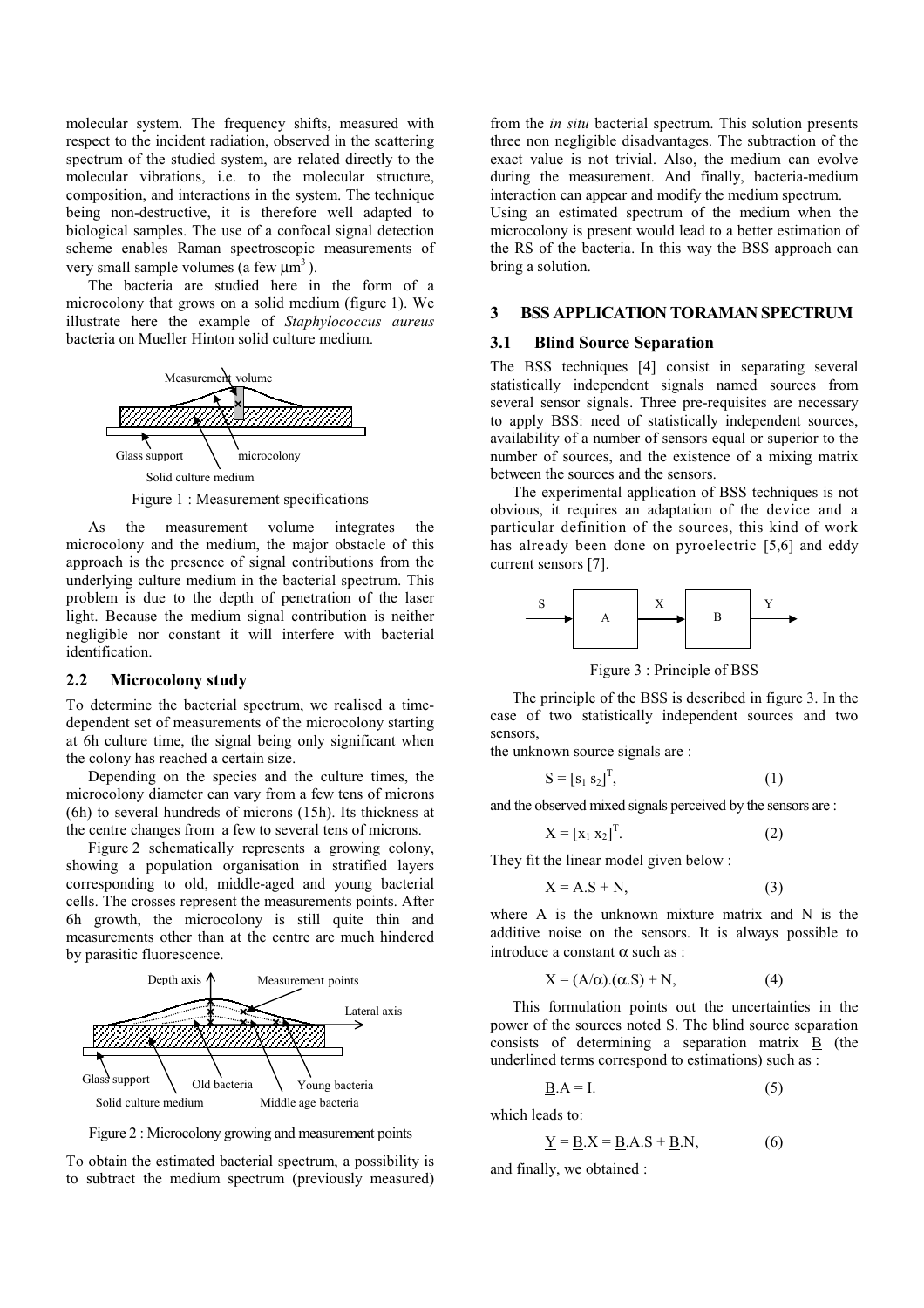$$
\underline{Y} = \Lambda \cdot \Pi \cdot S + \underline{B} \cdot N,\tag{7}
$$

The estimated sources named Y are equal to the sources S after multiplication with a permutation matrix  $\Pi$ and a coefficient matrix  $\Lambda$ . The permutation and coefficient matrices come from the estimation of B.

In the case of white noises, the additive sensor noise N is modified by the separation matrix B but does not affect the determination of  $\underline{B}$ . In the following, the additive sensor noise will be neglected in the equations, the estimated sources  $\underline{Y}$  will be restored with this additive noise.

Usually, the first step of BSS algorithms is a singular decomposition value. Orthogonal sources are obtained. The solution is non unique. A rotation of the sources which optimises the independence may exist. Matrix B is estimated assuming that either the sources are statistically independent and a criterion of independence is maximised [8], or they are also temporally correlated and a criterion of non-correlation [9] is introduced. Knowing that non correlation techniques are used as much as possible due to their robustness, An estimation of the mixing matrix can he obtained :

$$
\underline{A} = \underline{B}^{-1}.
$$
 (8)

### $3.2$ **BSS** Application

In the microcolony study, the considered sources are the medium and the bacteria RS, they are obviously independent. The sensors are the measured RS.

This type of signal is temporally correlated, the use of second order statistics is sufficient. The algorithm SOBI (Second Order Blind Identification) developed by Belouchrani [9] is used. It is a batch mode (offline) algorithm well adapted for this problematic because it has no time constraint. SOBI can be used directly, it requires the observed mixture signals X, the number of sought sources 'n' and the number 'p' of delayed cross correlation matrices which take into account the temporal correlation. There are two sought sources, therefore  $n=2$  and a number of 5 delayed cross correlation matrices is sufficient.

The mixing matrix can be obtained by a judicious exploitation of the measurement set.

Depth measurements

We have noticed that there exists some spectral differences between spectra taken at different depths within the microcolony. In fact, the contribution of medium RS decreases from the bottom to the top, and that of the bacteria increases, due to its growth. The RS of the bacteria-medium couple at different ratios may be used to obtain a mixing matrix.

### Time measurements

At a fixed location, the 6h RS contains a part of the medium RS and a lesser part of the bacterial RS. Due to the bacterial ageing, the 15h RS contains the same part of the medium RS and a greater part of the bacterial RS. The bacterial RS evolution allows to obtain a mixing matrix between the sources and the sensors.

### Lateral measurements

Along the lateral axis, a similar phenomenon takes place, the older bacterial cells being at the centre of the microcolony and the younger ones at the periphery.

### **RESULTS**  $\boldsymbol{\Lambda}$

The depth and time measurements previously described are presented using the SOBI algorithm.

#### 4.1 **Medium RS**

A preliminary measurement of the medium has been realised (figure 4). The RS are collected in the spectral interval from 400 to  $1650 \text{ cm}^{-1}$ . The RS intensities are normalised.



Figure 4 : Medium RS

The medium RS is a broad peak going from 0 to 0.5 magnitude. It is important to notice the two little peaks at 800 and 1600 cm<sup>-1</sup>. This measurement will allow to confirm whether the estimated medium RS by BSS technique is realistic.

#### 4.2 **Depth measurements**

Figure 5 shows the obtained results, the upper part concern the measured RS taken 3 and 17 µm above the medium and at 15h, the lower one concerns the estimated RS.



The medium is more strongly present on the  $3 \mu m$ depth measured RS than the  $17 \mu m$  one, this variation gives us a mixing matrix.

After application of the BSS algorithm, the restored signals, which are the estimated medium and the estimated bacteria RS, are in agreement with predictions. The